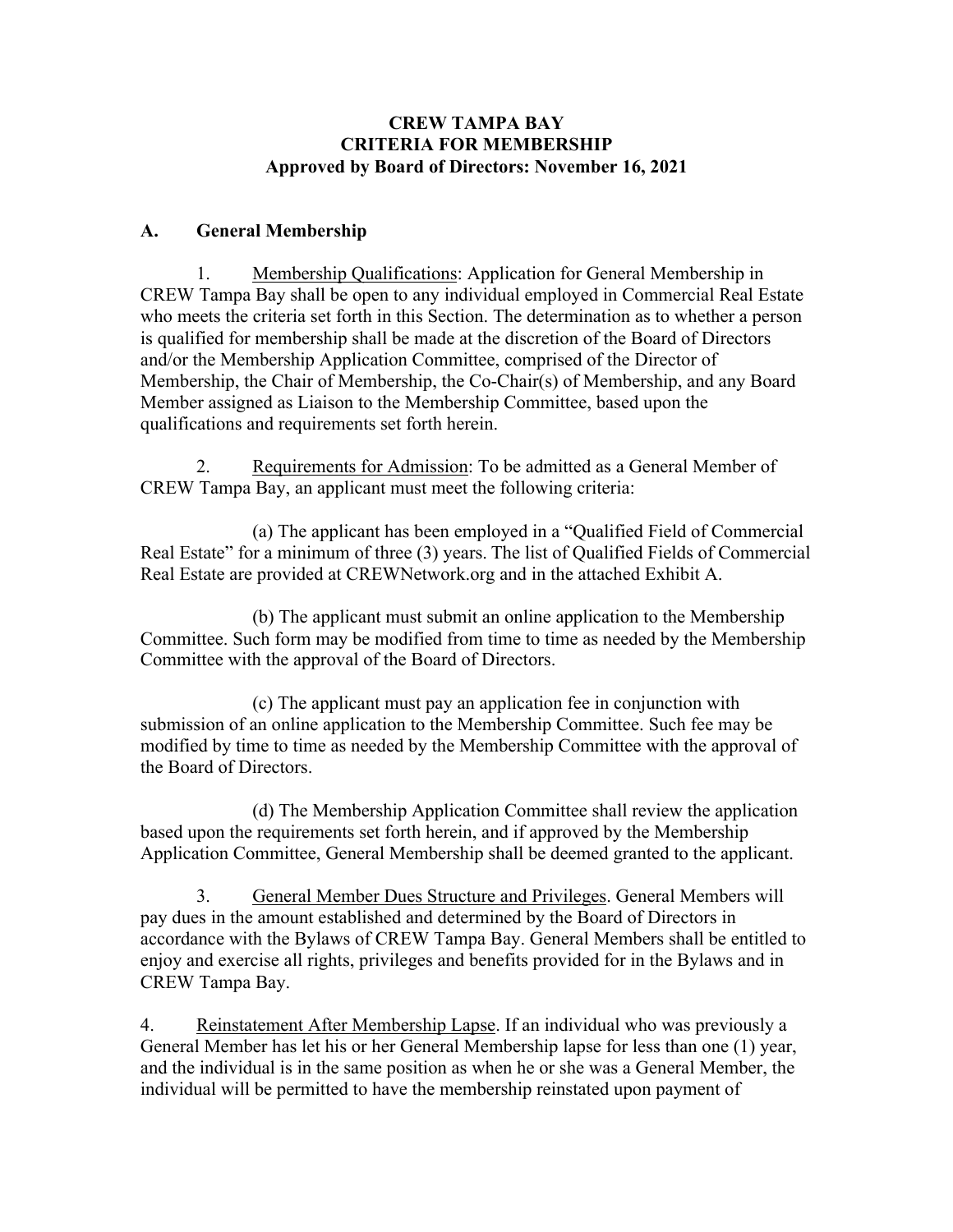applicable membership fees. If the membership has lapsed for more than one (1) year, or if the individual has changed jobs, he or she will be required to submit a new application and proceed through the process described in Section 2, above.

## **B. Executive Council Membership**

1. Executive Council Membership Qualifications: Application for Executive Council Membership in the Organization shall be open to any individual employed full time in the Commercial Real Estate industry who meets the criteria set forth in this Section. The determination as to whether a person is qualified for membership shall be made at the discretion of the Board of Directors and/or the Membership Application Committee based upon the qualifications and requirements set forth herein.

2. Requirements for Admission: To be admitted as an Executive Council Member of CREW Tampa Bay, an applicant must meet the following criteria:

(a) The applicant has been employed full time in the Commercial Real Estate industry for a minimum of fifteen (15) years.

(b) The applicant must meet the requirements for admission of a General Member or an Affiliate Member.

### 3. Executive Council Member Dues Structure and Privileges.

(a) In addition to the membership fees, Executive Council Members will pay dues in an amount determined annually by the Board of Directors at the Board's discretion.

(b) Executive Council Members who are also General Members shall have the same privileges and responsibilities as that of a General Member.

(c) Executive Council Members who are also Affiliate Members shall have the same privileges and responsibilities as that of an Affiliate Member.

## **C. Affiliate Membership**

#### 1. Affiliate Membership Qualifications:

(a) Application for Affiliate Membership in the Organization shall be open to any individual employed by a company engaged in or self-employed in any of the various professions, vocations, occupations or disciplines that provide services or products that assist, support or serve the various Commercial Real Estate fields and professions who meets the criteria set forth in this Section. The determination as to whether a person is qualified for membership shall be made at the discretion of the Board of Directors and/or the Membership Application Committee based upon the qualifications and requirements set forth herein.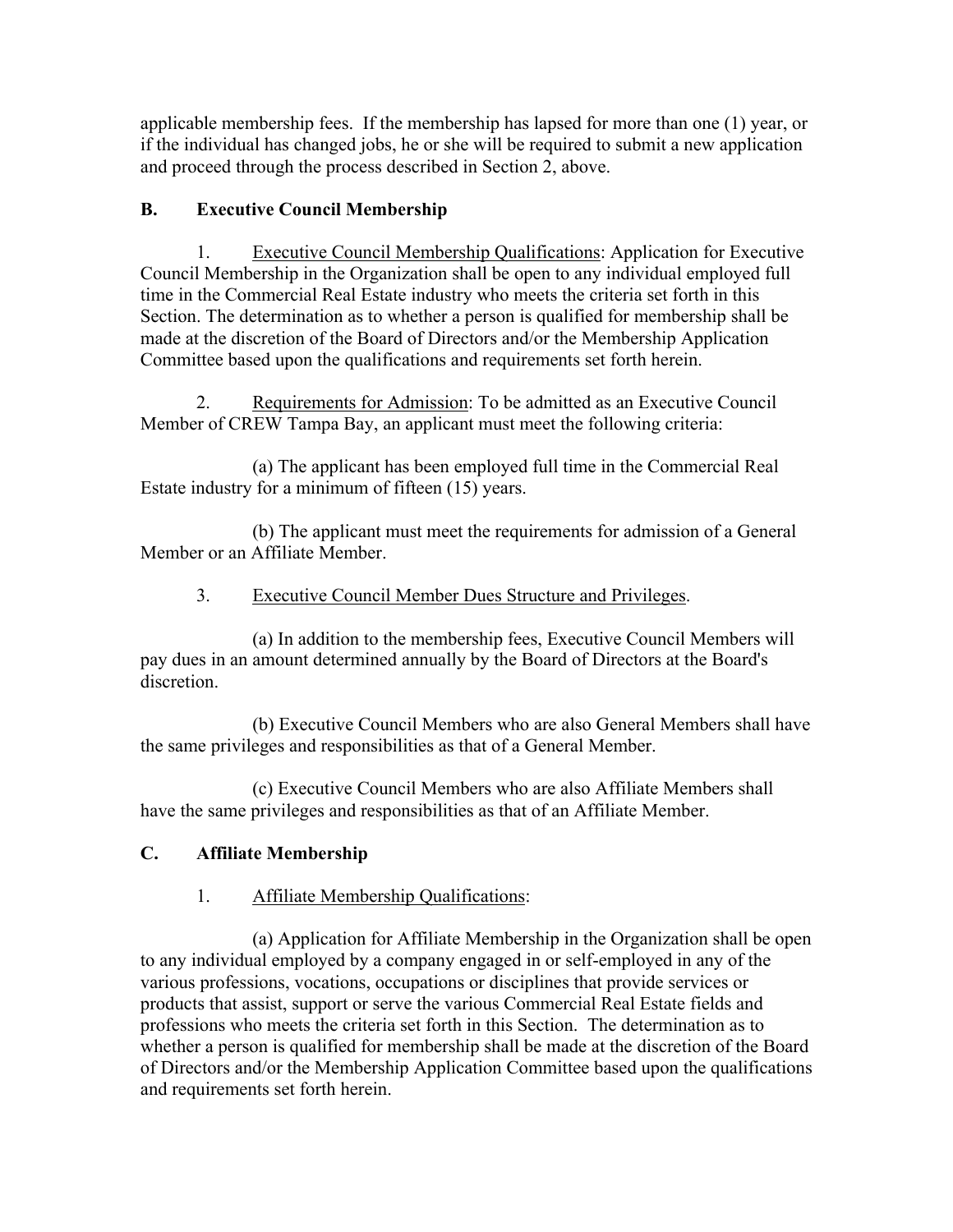(b) Affiliate members will comprise no more than thirteen percent (13%) of CREW Tampa Bay's total membership.

(c) No single affiliate category, service or product shall comprise an inequitable percentage (as determined at the discretion of the Board of Directors and/or the Membership Application Committee) of CREW Tampa Bay's total Affiliate Membership. For purposes of this section, Affiliate Members shall be categorized by the nature of the services and/or products provided by such Affiliate Member's employer company.

2. Requirements for Affiliate Membership: To be considered for an Affiliate Membership of CREW Tampa Bay, an applicant must meet each of the following criteria:

(a) The applicant must have a minimum of five (5) years of business experience in the Commercial Real Estate industry, as described in Section C.1.(a), above.

(b) The applicant must submit an online application to the Membership Committee. Such form as may be modified from time to time as necessary by the Membership Committee with approval of the Board.

(c) The applicant must pay an application fee in conjunction with submission of an online application to the Membership Committee. The fee amount may be modified by time to time as needed by the Membership Committee with the approval of the Board of Directors.

(d) The Membership Application Committee shall review the application based upon the requirements set forth herein, and if approved by the Membership Application Committee, Affiliate Membership shall be deemed granted to the applicant.

(e) When approved, Affiliate Membership is granted for a term of one (1) year. Affiliate Membership is not automatically renewable, and each Affiliate Membership shall be subject to annual review and approval by the Membership Committee. Renewals may be granted or denied at the Board of Director's discretion based upon the criteria set forth herein. Affiliate Members agree to submit such renewal applications or forms as are from time to time required by the Membership Committee and/or the Board of Directors.

(f) In addition to the membership fees, Affiliate Members must commit to One Thousand Dollars (\$1,000.00) in sponsorship money for each membership term. Sponsorship money shall be paid annually, at the time of renewal of membership dues. The Affiliate member may direct where the Sponsorship money is used, so long as such money is allocated for use in the current year. Affiliate Members shall have thirty (30) days from payment of the Sponsorship money to direct where it should be allocated. If no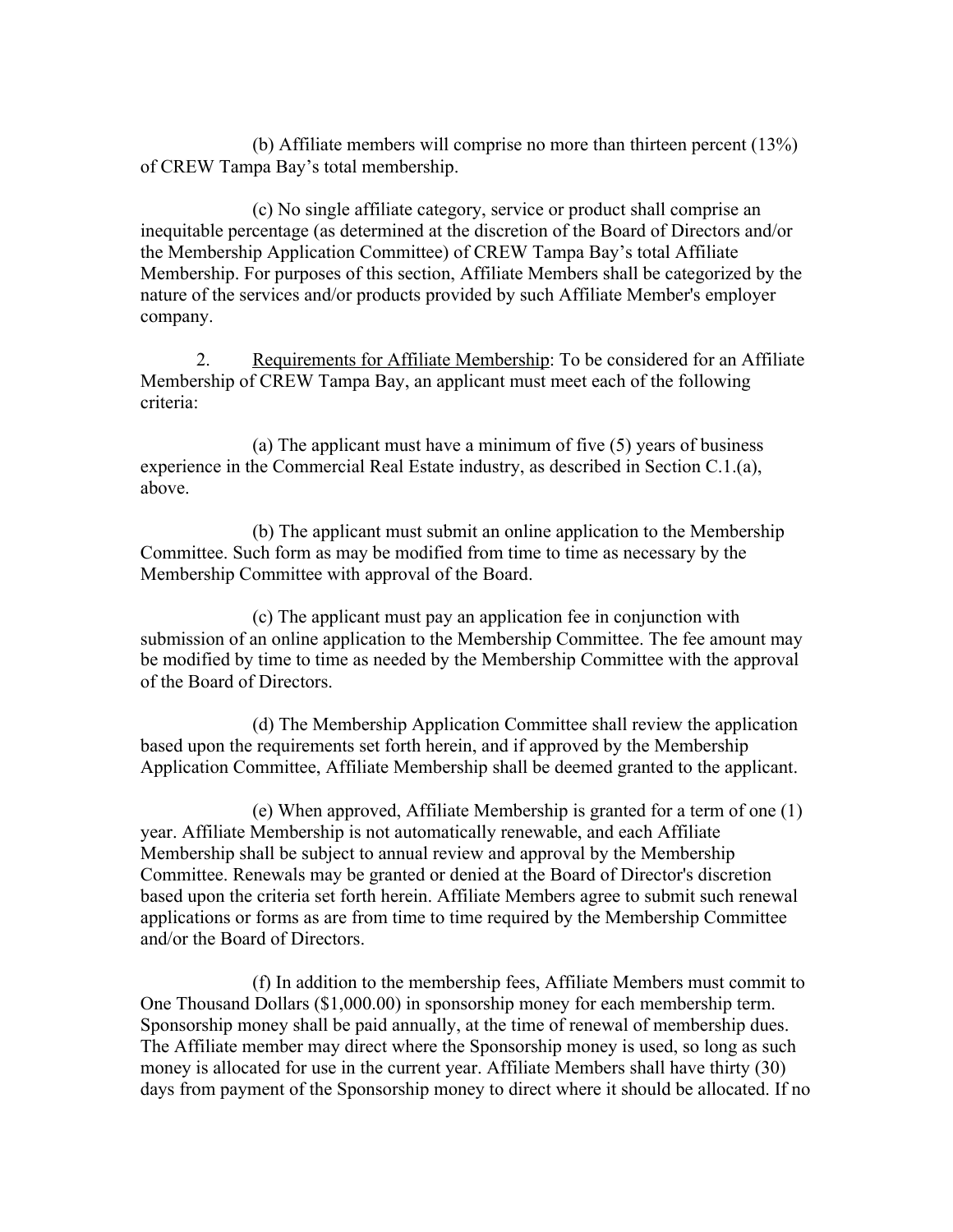written direction is provided within thirty (30) days, the money shall go into the general operating fund for CREW Tampa Bay. Any variance from a monetary sponsorship to an in-kind donation of equal or greater value shall be subject to approval by the Board of Directors.

3. Affiliate Member Dues Structure and Privileges: Affiliate Members will pay affiliate member dues in an amount determined annually by the Board of Directors at the Board's discretion.

(a) Affiliate Members shall have the same voting privileges as that of a General Member.

(b) The Affiliate representative in CREW Tampa Bay will receive the membership benefits of CREW Network.

(c) Affiliate representatives shall be eligible for Board positions, but shall not comprise more than twenty percent (20%) of the total Board membership.

#### **D. Associate Membership - General**

1. Associate Membership Qualifications: Application for Associate Membership in CREW Tampa Bay shall be open to any individual employed in Commercial Real Estate who meets the criteria set forth in this Section. The determination as to whether a person is qualified for membership shall be made at the discretion of the Board of Directors and/or the Membership Application Committee based upon the qualifications and requirements set forth herein. Associate Members shall comprise no more than fifteen percent (15%) of CREW Tampa Bay's total membership.

2. Requirements for Admission: To be admitted as an Associate Member of CREW Tampa Bay, an applicant must meet the following criteria:

(a) The applicant has been employed in a "Qualified Field of Commercial Real Estate" for less than three (3) years. The list of Qualified Fields of Commercial Real Estate are provided at CREWNetwork.org and in the attached Exhibit A.

(b) The applicant must submit an online application to the Membership Committee. Such form may be modified from time to time as needed by the Membership Committee with the approval of the Board of Directors.

(c) The applicant must pay an application fee in conjunction with submission of an online application to the Membership Committee. The fee amount may be modified by time to time as needed by the Membership Committee with the approval of the Board of Directors.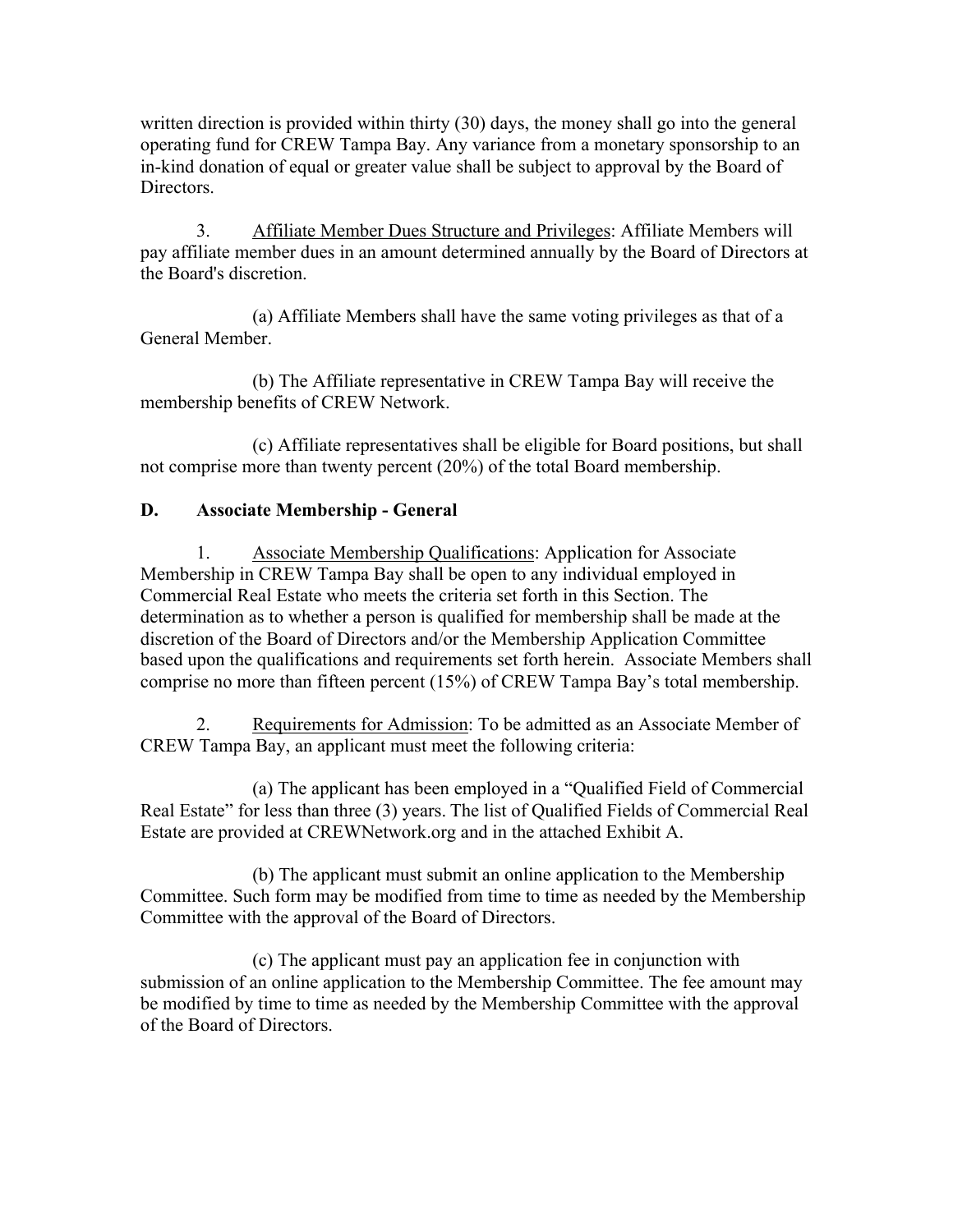(d) The Membership Application Committee shall review the application based upon the requirements set forth herein, and if approved by the Membership Application Committee, Associate Membership shall be deemed granted to the applicant.

3. Associate Member Dues Structure and Privileges. Associate Members will pay dues in the amount established and determined by the Board of Directors in accordance with the Bylaws of CREW Tampa Bay; provided however, in no event shall Associate Member dues be less than the CREW Network costs for each individual membership. Associate Members shall have no voting privileges and shall not be eligible to serve as a committee chair or a member of the Board.

## **E. Associate Membership - Legacy.**

1. Associate Membership - Legacy Qualifications: Legacy Membership in CREW Tampa Bay shall be open to individuals who have been active Members in good standing for at least one (1) year and are no longer working full time who meets the criteria set forth in this section. The determination as to whether a person is qualified for membership shall be made at the discretion of the Board of Directors and/or Membership Application Committee based upon the qualifications and requirements set forth herein. Legacy Members shall comprise no more than five percent (5%) of CREW Tampa Bay's total membership.

2. Requirements for Admission: To be admitted as a Legacy Member of the Organization an applicant must meet the following criteria:

(a) The applicant must have been an active and experienced Member in good standing. The applicant must be retired or semi-retired and no longer working full time in any field.

(b) The Membership Application Committee shall review the request to convert to Legacy Membership based upon the requirements set forth herein, and if approved by the Membership Application Committee, Legacy Membership shall be deemed granted to the applicant.

3. Associate Membership - Legacy Dues Structure and Privileges. Legacy Members will pay dues in an amount determined annually by the Board of Directors at the Board's discretion; provided however, in no event shall Legacy Member dues be less than the CREW Network costs for each individual membership. Legacy Members shall have no voting privileges and shall not be eligible to serve as a committee chair or a member of the Board.

# **F. Student Memberships.**

1. Student Membership Qualifications: Application for Student Membership in CREW Tampa Bay shall be open to individuals enrolled full time in a program intended to lead to a career in a commercial real estate field who meets the criteria set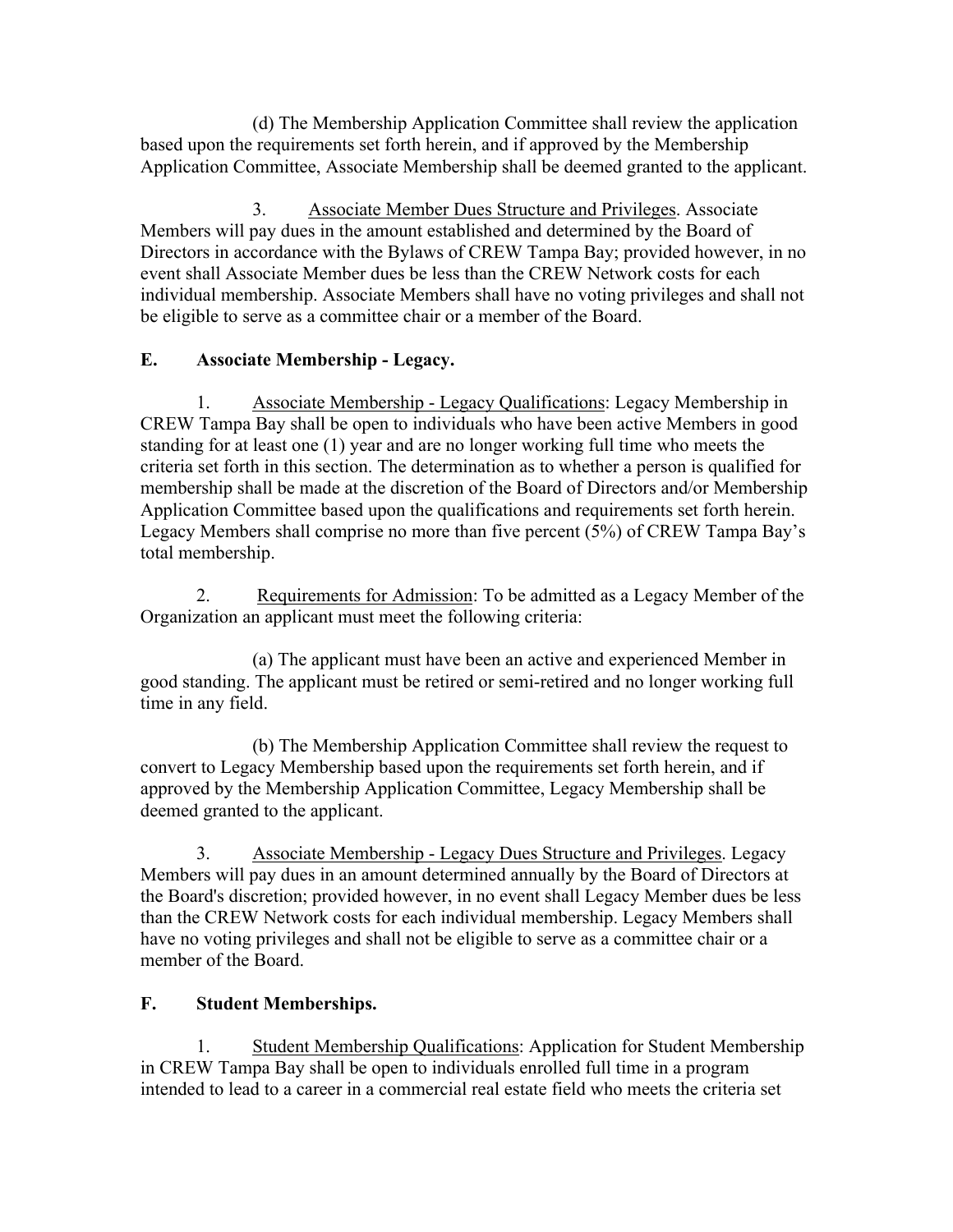forth in this section. The determination as to whether a person is qualified for membership shall be made at the discretion of the Board of Directors and/or Membership Application Committee based upon the qualifications and requirements set forth herein. Student Members shall comprise no more than two percent (2%) of CREW Tampa Bay's total membership.

2. Requirements for Admission: To be admitted as a Student Member of the Organization an applicant must meet the following criteria:

(a) The applicant must be enrolled full time in an undergraduate or graduate college or university program intended to lead to a career in a commercial real estate field. The applicant must not be working full time in a commercial real estate position to qualify for student membership. The determination as to whether the applicant is qualified for student membership is at the discretion of the Membership Application Committee.

(b) The applicant must submit an online application to the Membership Committee. Such form may be modified from time to time as necessary by the Membership Committee with approval of the Board of Directors.

(c) The applicant must pay an application fee in conjunction with submission of an online application to the Membership Committee. The fee amount may be modified by time to time as needed by the Membership Committee with the approval of the Board of Directors.

(d) The Membership Application Committee shall review the application based upon the requirements set forth herein, and if approved by the Membership Application Committee, Student Membership shall be deemed granted to the applicant.

(e) The Student Member must actively participate in CREW committees and events.

3. Student Members Dues Structure and Privileges. Student Members will pay dues in an amount determined annually by the Board of Directors at the Board's discretion; provided however, in no event shall Student Member dues be less than the CREW Network costs for each individual membership. Student Members shall have no voting privileges and shall not be eligible to serve as a committee chair or a member of the Board.